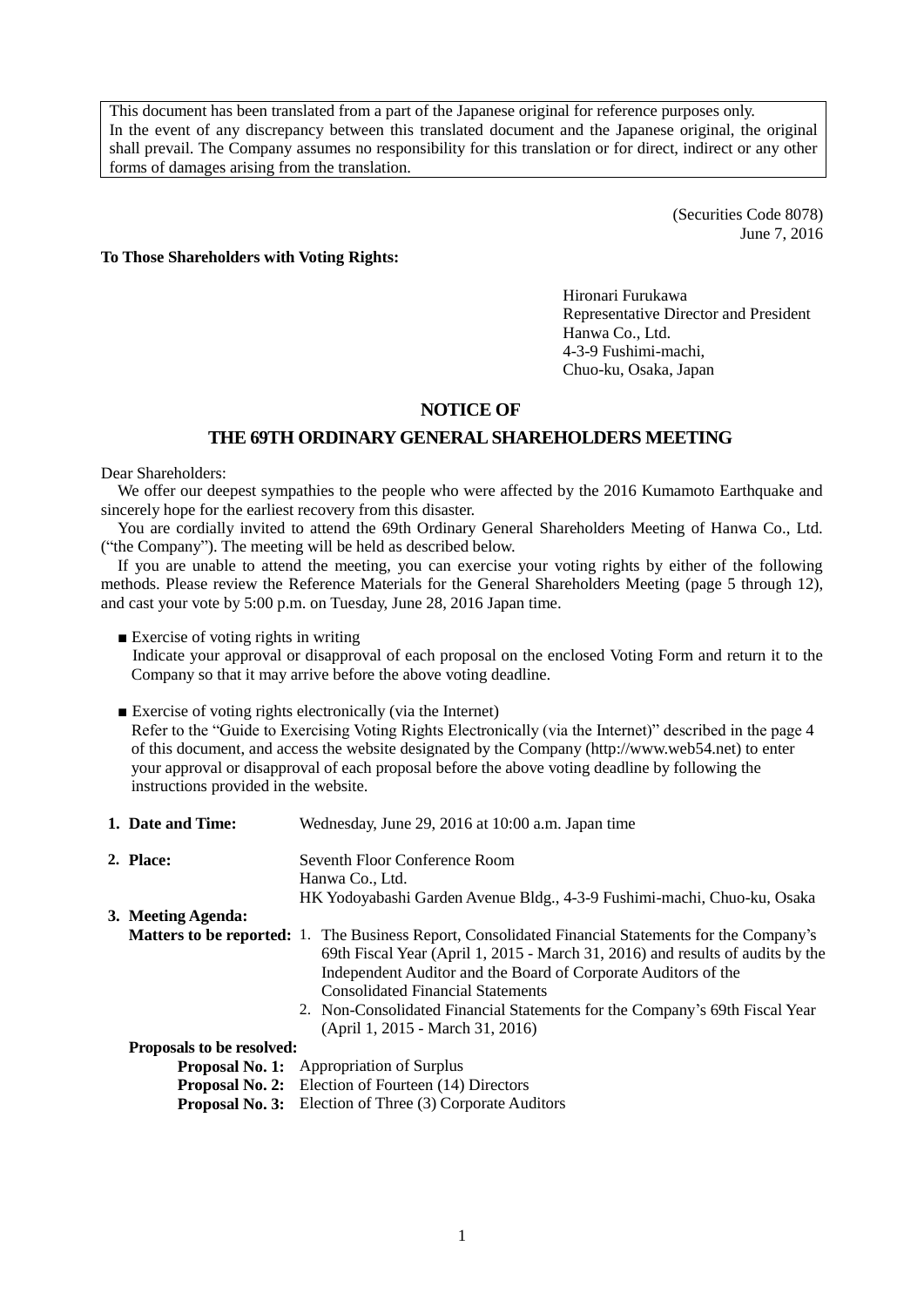• In accordance with laws and regulations as well as Article 18 of the Company's Articles of Incorporation, the following items are posted on the Company's website (http://www.hanwa.co.jp) and therefore not included in the attached documents to this Notice.

1) Notes to Consolidated Financial Statements 2) Notes to Non-Consolidated Financial Statements

The "Notes to Consolidated Financial Statements" and "Notes to Non-Consolidated Financial Statements" have been combined with the Consolidated Financial Statements and Non-Consolidated Financial Statements for the auditing process, in order for the preparation of the Audit Report and the Independent Auditor's Report by the Corporate Auditors and the Independent Auditor.

• Revisions to the Reference Materials for the General Shareholders Meeting, the Business Report, Consolidated Financial Statements and Non-Consolidated Financial Statements, if any, will be posted on the Company's website (http://www.hanwa.co.jp).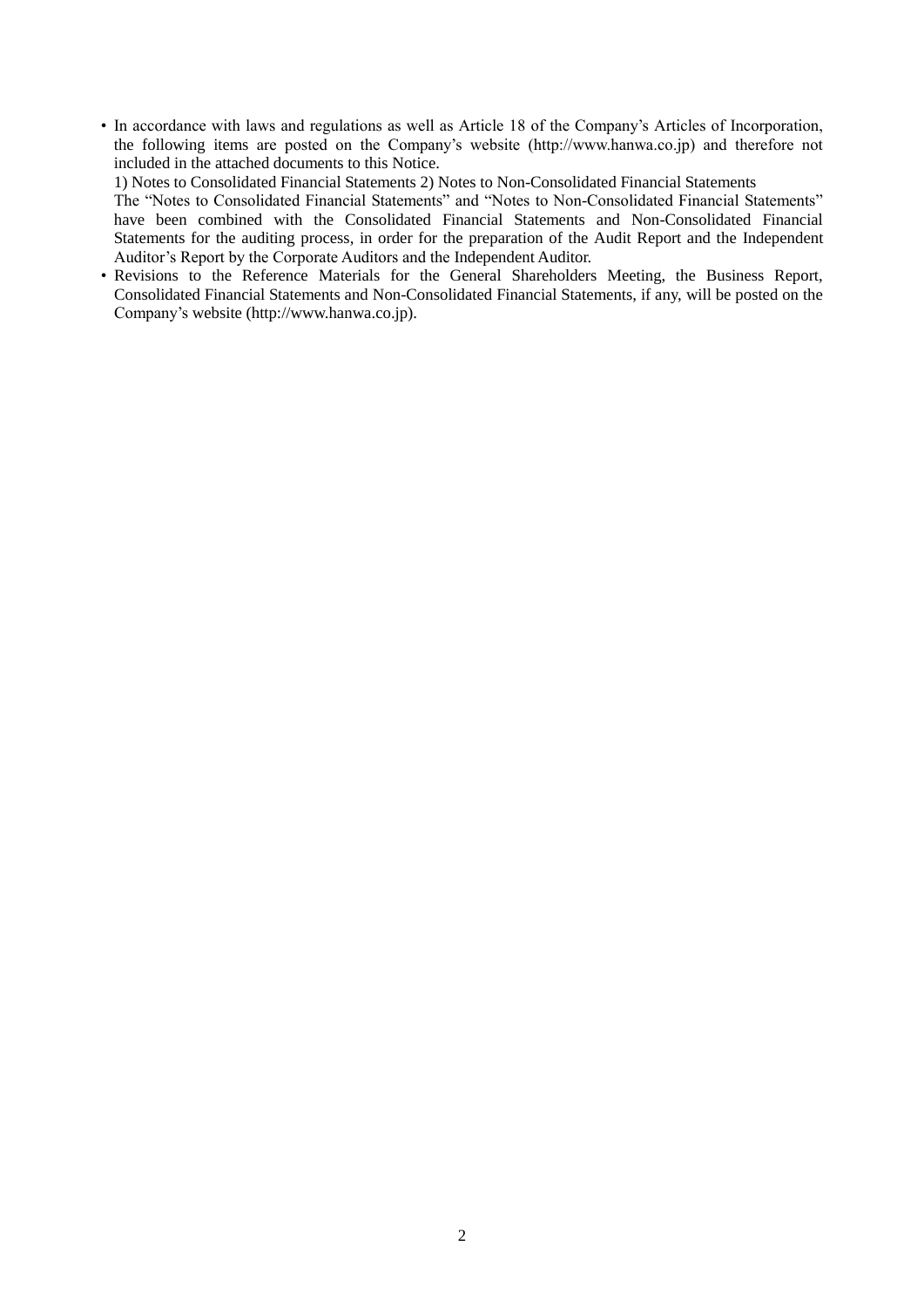# Guide to Exercising Voting Rights

| Voting by attending the General Shareholders Meeting in person                                        |  |  |  |  |
|-------------------------------------------------------------------------------------------------------|--|--|--|--|
| If you plan to attend the Meeting, please present the   Date and time of the Meeting:                 |  |  |  |  |
| enclosed Voting Form to the receptionist when you   Wednesday, June 29, 2016 at 10:00 a.m. Japan time |  |  |  |  |
| arrive at the venue.                                                                                  |  |  |  |  |
| • Place bring with you this Notice to the young on the day of the Meeting                             |  |  |  |  |

Please bring with you this Notice to the venue on the day of the Meeting.

・As the light clothing (Cool Biz) dress code will be followed at the Meeting, we would appreciate it if you could come to the Meeting wearing casual attire.

| Voting in writing                                                                                           |                                                                           |  |
|-------------------------------------------------------------------------------------------------------------|---------------------------------------------------------------------------|--|
| Please indicate your approval or disapproval of each<br>proposal on the enclosed Voting Form and return it. | Deadline for voting:<br>By 5:00 p.m. on Tuesday, June 28, 2016 Japan time |  |
|                                                                                                             | (Arrival of Voting Forms)                                                 |  |

| Voting via the Internet                           |                                                   |  |  |  |
|---------------------------------------------------|---------------------------------------------------|--|--|--|
| Please enter your approval or disapproval of each | Deadline for voting:                              |  |  |  |
| proposal on the website designated by the Company | By 5:00 p.m. on Tuesday, June 28, 2016 Japan time |  |  |  |
| (http://www.web54.net).                           | (Acceptance of entries)                           |  |  |  |

< Information concerning use of Electronic Voting Platform >

Instead of submitting votes via the Internet as explained above, nominee shareholders such as trust banks acting as administrators (including standing proxies) can use the Electronic Voting Platform operated by ICJ, Inc., which is owned jointly by Tokyo Stock Exchange, Inc. and other companies, to submit votes electronically at the Ordinary General Shareholders Meeting. To use this method, the shareholders are required to apply in advance for the use of the Electronic Voting Platform.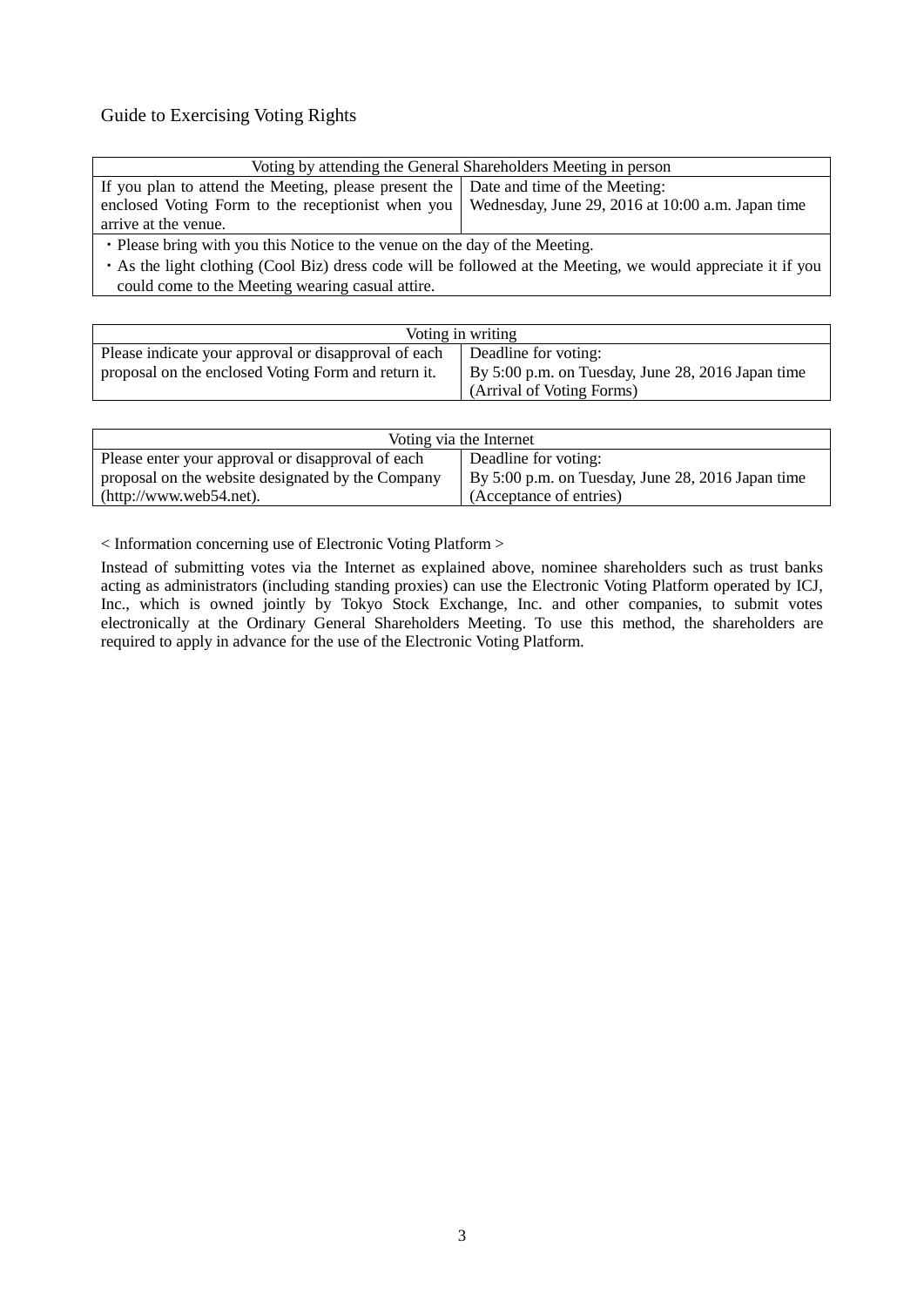# **Guide to Exercising Voting Rights Electronically (via the Internet)**

If you plan to vote using the Internet, please read the following instructions and precautions first.

- 1. Votes can be submitted via the Internet only on the website designated by the Company for this purpose. This site can be accessed from a mobile phone, too. URL for votes: http://www.web54.net
- 2. To vote via the Internet, use the voting rights code and password that are shown on the enclosed Voting Form and then enter your votes by following instructions provided by the website.
- 3. Internet votes must be received no later than the day immediately before the date of the General Shareholders Meeting during the business hours (by 5:00 p.m. on Tuesday, June 28, 2016 Japan time). However, shareholders are asked to submit votes as soon as possible in order to expedite the vote tabulation process.
- 4. If a shareholder submits two votes in writing and via the Internet, only the Internet votes will be counted as effective ones.
- 5. If a shareholder submits votes using the Internet more than once, or submits multiple votes using a personal computer and a cell phone, only the last votes received will be treated as valid.
- 6. When voting via the Internet, shareholders are responsible for Internet Service Provider connection fees and communication carrier fees.
- 7. Submitting votes using the website listed above requires the following hardware and software.
	- 1) Internet access
	- 2) When using a personal computer to vote, the Internet browser must be Microsoft® Internet Explorer 6.0 or a subsequent version. In addition, hardware that can use the above browser is required.
	- 3) When using a mobile phone to vote, the handset must be capable of using 128-bit SSL encryption. (Since votes can be submitted using only handsets that can use 128-bit SSL encryption in order to ensure security, votes cannot be submitted using some handsets. You may also exercise voting rights using the full browser function of mobile phones, including smartphones, but please note that such exercise may not be possible depending on the mobile phone model.)

(Microsoft is a registered trademark in the U.S. and other countries of Microsoft Corporation.)

8. Please use the phone number below for any questions concerning how to submit votes via the Internet.

Sumitomo Mitsui Trust Bank, Limited Stock Transfer Agency Web Support Dedicated Line: Toll-free: 0120-652-031 (9:00-21:00) For inquiries concerning matters other than exercising voting rights, call 0120-782-031 (9:00-17:00 on weekdays; not available on weekends and holidays)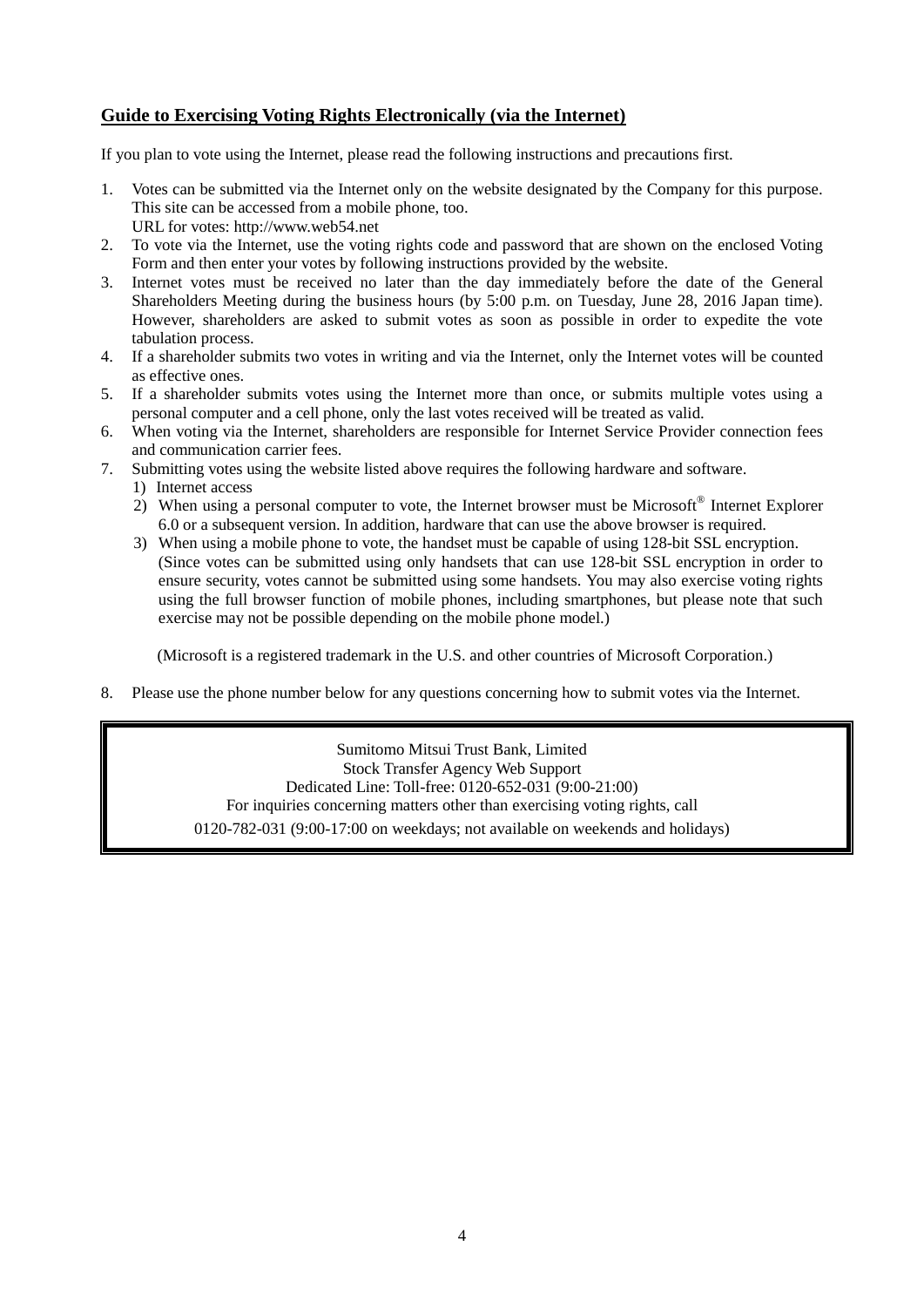#### **Proposals and References**

#### **Proposal No. 1: Appropriation of Surplus**

Proposal for the appropriation of surplus is as follows:

Matters concerning the year-end dividend for the 69th fiscal year

The Company regards the sustainable return of earnings to shareholders as one of the most important management responsibilities. The fundamental policy is to continuously pay stable dividends to shareholders while building sufficient internal reserves for the reinforcement of management base and investment in future growth fields, and to pursue growth in dividend payments taking into consideration the profit level, business environment, payout ratio and other factors.

| (1) | Type of dividend                                                                                           | Cash                                                                                                                                                                                                                                                                                       |
|-----|------------------------------------------------------------------------------------------------------------|--------------------------------------------------------------------------------------------------------------------------------------------------------------------------------------------------------------------------------------------------------------------------------------------|
| (2) | Matters concerning distribution of the dividend<br>to shareholders and the aggregate amount of<br>dividend | The Company proposes to pay a year-end dividend of<br>¥10 per common share. The aggregate dividend will<br>be ¥2,072,073,030.<br>Since the Company paid an interim dividend of ¥8<br>per common share in December 2015, this will result<br>in an annual dividend of ¥18 per common share. |
| (3) | Effective date of dividend payment                                                                         | June 30, 2016                                                                                                                                                                                                                                                                              |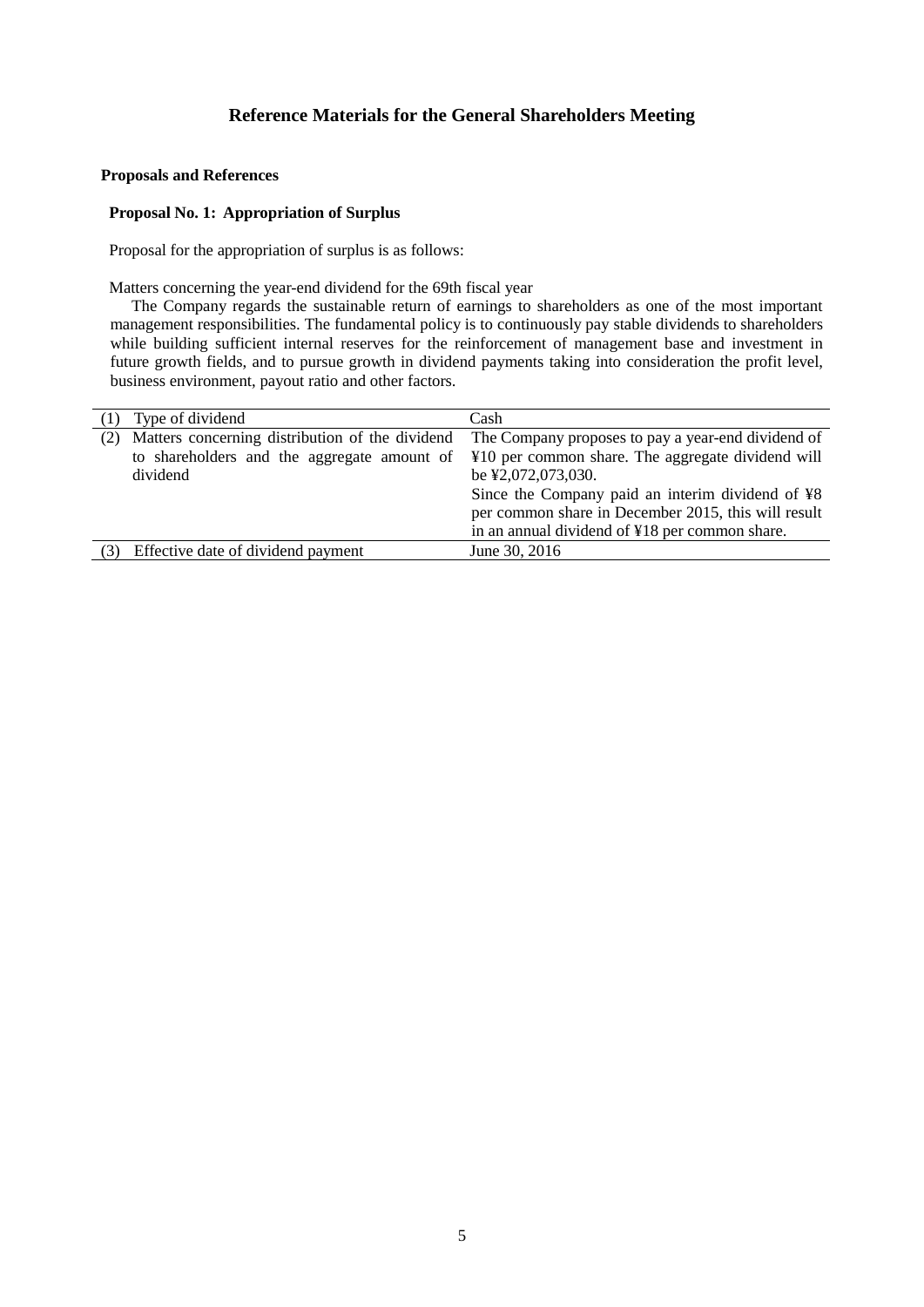## **Proposal No. 2: Election of Fourteen (14) Directors**

The terms of office of all fifteen (15) Directors will expire at the conclusion of this General Shareholders Meeting. Consequently, shareholders are requested to elect fourteen (14) Directors.

| The candidates for Directors are as follows: |  |  |  |  |
|----------------------------------------------|--|--|--|--|
|----------------------------------------------|--|--|--|--|

| No.            | Name<br>(Date of birth)                                                                          |                                                                                                                         | Brief career summary, positions and job<br>responsibilities at the Company<br>(Significant concurrent positions)                                                                                                                                                                                                                                                                                                                                                                                                                                                                                                                                                                                                                                                                                                                                                                                                           |
|----------------|--------------------------------------------------------------------------------------------------|-------------------------------------------------------------------------------------------------------------------------|----------------------------------------------------------------------------------------------------------------------------------------------------------------------------------------------------------------------------------------------------------------------------------------------------------------------------------------------------------------------------------------------------------------------------------------------------------------------------------------------------------------------------------------------------------------------------------------------------------------------------------------------------------------------------------------------------------------------------------------------------------------------------------------------------------------------------------------------------------------------------------------------------------------------------|
| $\mathbf{1}$   | Shuji Kita<br>(January 28, 1943)<br>Number of shares of<br>the Company held<br>487,089 shares    | April 1966<br>April 1980<br>April 1983<br>May 1987<br>October 1989<br>June 1991<br>June 1993<br>April 2011<br>June 2011 | Joined Ministry of International Trade and Industry (MITI)<br>Appointed Consul, Consulate-General of Japan in Los Angeles<br>Appointed Director-General, Commerce and Industry Department,<br>Osaka Bureau of International Trade and Industry<br>Appointed President, Jakarta Office, Japan External Trade<br>Organization<br>Appointed Director General, General Coordination and Policy<br>Planning Department, MITI, Kanto Bureau<br>Appointed Councilor to Economic Planning Agency<br>Retired from MITI<br>Joined the Company, Appointed Managing Director<br>February 1994 Appointed Representative Director and President<br>Appointed Representative Director and Chairman (current<br>position)<br>Appointed Outside Director of Keihan Electric Railway Co., Ltd.<br>(currently Keihan Holdings Co., Ltd.) (current position)<br>(Significant concurrent positions)<br>Director of Hanwa Scholarship Foundation |
|                |                                                                                                  | March 1969                                                                                                              | Outside Director of Keihan Holdings Co., Ltd.<br>Joined the Company                                                                                                                                                                                                                                                                                                                                                                                                                                                                                                                                                                                                                                                                                                                                                                                                                                                        |
|                | Hironari Furukawa<br>(October 30, 1946)                                                          | April 1996<br>June 1997                                                                                                 | Executive Vice President of Hanwa Co., (Hong Kong) Ltd. and<br>Vice General Manager of Asian Region (China & Hong Kong)<br><b>Appointed Director</b>                                                                                                                                                                                                                                                                                                                                                                                                                                                                                                                                                                                                                                                                                                                                                                       |
| $\overline{2}$ | Number of shares of<br>the Company held<br>118,976 shares                                        | April 2003                                                                                                              | <b>Appointed Managing Director</b>                                                                                                                                                                                                                                                                                                                                                                                                                                                                                                                                                                                                                                                                                                                                                                                                                                                                                         |
|                |                                                                                                  | April 2005<br>April 2009<br>April 2011                                                                                  | <b>Appointed Senior Managing Director</b><br>Appointed Representative Director and Executive Vice President<br>Appointed Representative Director and President (current<br>position)                                                                                                                                                                                                                                                                                                                                                                                                                                                                                                                                                                                                                                                                                                                                       |
| 3              | Hideo Kawanishi<br>(March 15, 1950)<br>Number of shares of<br>the Company held<br>106,666 shares | April 1973<br>April 2005<br>June 2005<br>April 2008<br>April 2012<br>April 2014<br>April 2016                           | Joined the Company<br><b>Appointed Corporate Officer</b><br>In charge of Osaka HQ Steel Plate, Steel Sheets Sales and<br><b>Structural Steel Sheets</b><br><b>Appointed Director</b><br><b>Appointed Managing Director</b><br>Appointed Director and Senior Managing Executive Officer<br>Appointed Director and Executive Vice President (current<br>position)<br>Senior General Manager of Osaka Head Office<br>In charge of Osaka HQ Steel and Machinery (current position)                                                                                                                                                                                                                                                                                                                                                                                                                                             |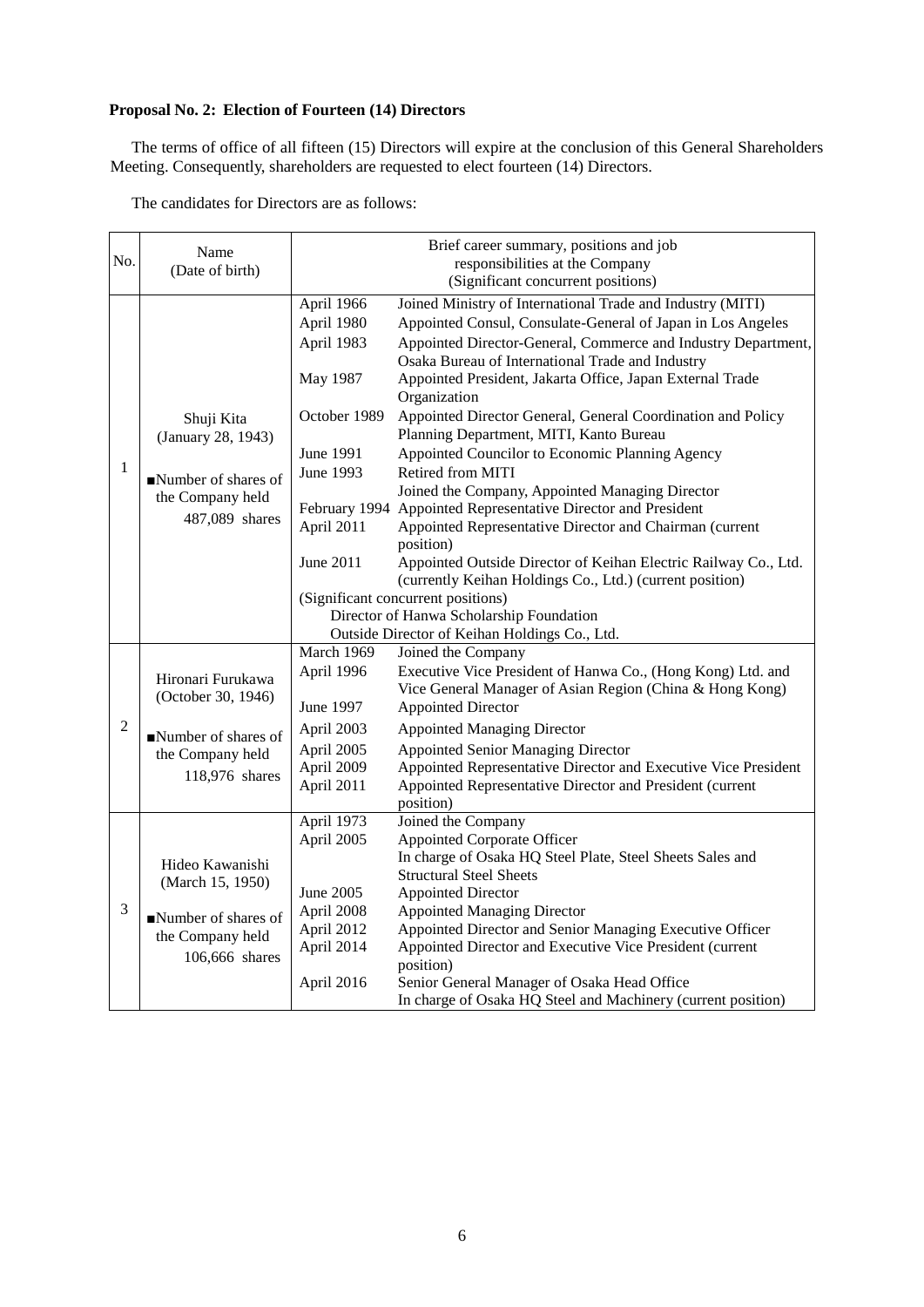|                |                      |            | Brief career summary, positions and job                             |
|----------------|----------------------|------------|---------------------------------------------------------------------|
| No.            | Name                 |            | responsibilities at the Company                                     |
|                | (Date of birth)      |            | (Significant concurrent positions)                                  |
|                |                      | April 1975 | Joined the Company                                                  |
|                |                      | April 2005 | <b>Appointed Corporate Officer</b>                                  |
|                |                      |            | In charge of Tokyo Steel Plates and General Manager of Tokyo HQ     |
|                | Hiroshi Serizawa     |            | Steel Plates and Steel Sheets Dept.                                 |
|                | (December 26, 1951)  | June 2005  | <b>Appointed Director</b>                                           |
| $\overline{4}$ |                      | April 2010 | <b>Appointed Managing Director</b>                                  |
|                | Number of shares of  | April 2012 | Appointed Director and Senior Managing Executive Officer            |
|                | the Company held     | April 2015 | Appointed Director and Executive Vice President (current            |
|                | 46,845 shares        |            | position)                                                           |
|                |                      | April 2016 | In charge of Tokyo HQ Steel, Steel Processing Project Promote       |
|                |                      |            | (current position)                                                  |
|                |                      | April 1976 | Joined the Company                                                  |
|                |                      | April 2006 | Appointed Corporate Officer                                         |
|                |                      |            | In charge of Non-ferrous Metals, Metals & Alloys and Special        |
|                | Akihiko Ogasawara    |            | Metals & Alloys and General Manager of Metals and Alloys Dept.      |
|                | (September 30, 1953) | June 2006  | <b>Appointed Director</b>                                           |
| 5              | Number of shares of  | April 2011 | <b>Appointed Managing Director</b>                                  |
|                | the Company held     | April 2012 | Appointed Director and Managing Executive Officer                   |
|                |                      | April 2013 | Appointed Director and Senior Managing Executive Officer            |
|                | 43,433 shares        |            | (current position)                                                  |
|                |                      | April 2016 | In charge of Non-Ferrous Metals, Metals & Alloys, Special Metals    |
|                |                      |            | & Alloys and Hedging Administration Office (current position)       |
|                |                      | March 1974 | Joined the Company                                                  |
|                | Naoyuki Togawa       | April 2009 | <b>Appointed Corporate Officer</b>                                  |
|                | (February 18, 1952)  |            | General Manager of Nagoya Branch Office                             |
|                |                      | June 2009  | <b>Appointed Director</b>                                           |
| 6              | Number of shares of  | April 2012 | Appointed Director and Managing Executive Officer                   |
|                | the Company held     | April 2015 | Appointed Director and Senior Managing Executive Officer            |
|                | 33,113 shares        |            | (current position)                                                  |
|                |                      |            | General Manager of Nagoya Branch Office and in charge of            |
|                |                      |            | Shizuoka Sales Office (current position)                            |
|                |                      | April 1978 | Joined the Company                                                  |
|                |                      | April 2009 | <b>Appointed Corporate Officer</b>                                  |
|                | Yasumichi Kato       |            | In charge of Osaka HQ Steel Plates, Structural Steel Sheets and     |
|                | (April 26, 1955)     |            | <b>Steel Sheets Sales</b>                                           |
|                |                      | June 2010  | <b>Appointed Director</b>                                           |
| $\tau$         | Number of shares of  | April 2012 | Appointed Director and Managing Executive Officer                   |
|                | the Company held     | April 2015 | In charge of International Trade Dept. 1, International Trade Dept. |
|                | 106,825 shares       |            | 2, Trade Administration Dept. and Lumber & Plywood Dept.            |
|                |                      |            | (current position)                                                  |
|                |                      | April 2016 | Appointed Director and Senior Managing Executive Officer            |
|                |                      |            | (current position)                                                  |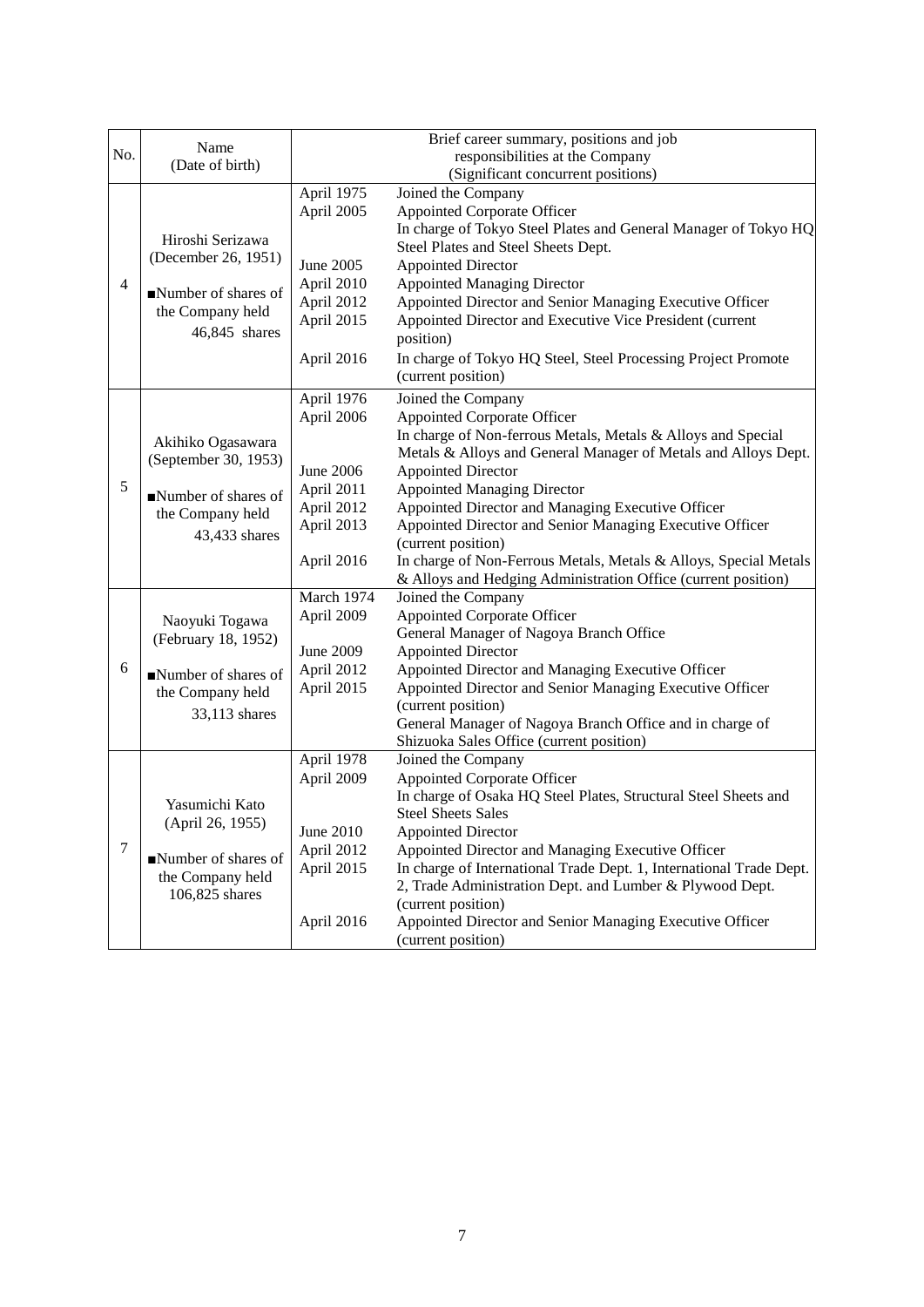|     |                                       |                                 | Brief career summary, positions and job                                        |  |
|-----|---------------------------------------|---------------------------------|--------------------------------------------------------------------------------|--|
| No. | Name                                  | responsibilities at the Company |                                                                                |  |
|     | (Date of birth)                       |                                 | (Significant concurrent positions)                                             |  |
|     |                                       | April 1962                      | Joined Ministry of International Trade and Industry (MITI)                     |  |
|     |                                       | June 1987                       | Appointed General Manager, Osaka Bureau of International Trade                 |  |
|     |                                       |                                 | and Industry                                                                   |  |
|     |                                       | June 1989                       | Appointed Vice-Minister for Policy Planning and Coordination,                  |  |
|     |                                       |                                 | Minister's Secretariat                                                         |  |
|     |                                       | June 1990                       | Appointed Director General of Bureau of Equipment, Defense                     |  |
|     |                                       |                                 | Agency                                                                         |  |
|     |                                       | June 1992                       | Appointed Director-General of Small and Medium Enterprise                      |  |
|     |                                       |                                 | Agency                                                                         |  |
|     | Osamu Seki                            | June 1993                       | Retired from MITI                                                              |  |
|     | (August 23, 1939)                     | June 1995                       | Appointed Managing Director of Sumitomo Electric Industries,                   |  |
| 8   |                                       |                                 | Ltd. (SEI)                                                                     |  |
|     | Number of shares of                   | June 1999                       | Appointed Vice President and Representative Director of SEI                    |  |
|     | the Company held                      | June 2002                       | Appointed Outside Director of P.S. Mitsubishi Construction Co.,                |  |
|     | 27,100 shares                         |                                 | Ltd.                                                                           |  |
|     |                                       | June 2004                       | Appointed Chairman and Representative Director of Nuclear Fuel                 |  |
|     |                                       |                                 | Industries, Ltd.                                                               |  |
|     |                                       | June 2007                       | Appointed Director (current position)                                          |  |
|     |                                       |                                 | February 2012 Registered as an Attorney-at-Law (Shoyu Law Office) (current     |  |
|     |                                       |                                 | position)                                                                      |  |
|     |                                       |                                 | December 2015Outside Director of Mach Corporation co., ltd. (current position) |  |
|     |                                       |                                 | (Significant concurrent position)                                              |  |
|     |                                       |                                 | Attorney-at-Law (Shoyu Law Office)                                             |  |
|     |                                       | April 1966                      | Joined Iwai Sangyo Company Ltd. (currently Sojitz Corporation)                 |  |
|     |                                       | June 1996                       | Appointed Director of Nissho Iwai Corporation (currently Sojitz                |  |
|     |                                       |                                 | Corporation)                                                                   |  |
|     |                                       | June 2000                       | Appointed Managing Director of Nissho Iwai Corporation                         |  |
|     |                                       | June 2002                       | Appointed Senior Managing Executive Officer of Nissho Iwai                     |  |
|     |                                       |                                 | Corporation                                                                    |  |
|     |                                       | April 2003                      | Professor, School of Law, Waseda University                                    |  |
|     |                                       | April 2004                      | Professor, Waseda Law School, Waseda University                                |  |
|     | Ryuji Hori                            | June 2005                       | Audit & Supervisory Board Member (External Auditor) of                         |  |
|     | (September 3, 1943)                   |                                 | Tokuyama Corporation (current position)                                        |  |
|     |                                       | June 2011                       | Outside Director of Riskmonster.com (current position)                         |  |
| 9   | Number of shares of                   | June 2012                       | Outside Director of T&D Holdings, Inc. (current position)                      |  |
|     | the Company held                      | April 2013                      | Managing Director and Principal of Waseda Osaka Gakuen                         |  |
|     | 2,227 shares                          |                                 | (current position)                                                             |  |
|     |                                       | April 2014                      | Advisor of TMI Associates (current position)                                   |  |
|     |                                       |                                 | Professor Emeritus, Waseda University (current position)                       |  |
|     |                                       | June 2014                       | Appointed Director (current position)                                          |  |
|     |                                       |                                 | (Significant concurrent positions)                                             |  |
|     |                                       |                                 | Audit & Supervisory Board Member (External Auditor) of Tokuyama                |  |
|     |                                       | Corporation                     |                                                                                |  |
|     |                                       |                                 | <b>Outside Director of Riskmonster.com</b>                                     |  |
|     |                                       |                                 | Outside Director of T&D Holdings, Inc.                                         |  |
|     |                                       | April 1983                      | Managing Director and Principal of Waseda Osaka Gakuen<br>Joined the Company   |  |
|     |                                       | April 2012                      | Appointed Corporate Officer                                                    |  |
|     |                                       |                                 | In charge of Machinery and Osaka HQ Steel Plates and General                   |  |
|     | Hiromasa Yamamoto<br>(March 18, 1960) |                                 | Manager of Machinery Dept.                                                     |  |
|     |                                       | April 2013                      | Appointed Executive Officer                                                    |  |
| 10  |                                       | June 2014                       | Appointed Director and Executive Officer                                       |  |
|     | Number of shares of                   | April 2016                      | Appointed Director and Managing Executive Officer (current                     |  |
|     | the Company held                      |                                 | position)                                                                      |  |
|     | 50,970 shares                         |                                 | In charge of Osaka HQ Steel Bars & Construction Materials Dept.                |  |
|     |                                       |                                 | Machinery, Osaka HQ Steel Plates, Kyushu Branch Office,                        |  |
|     |                                       |                                 | Chugoku Branch Office (current position)                                       |  |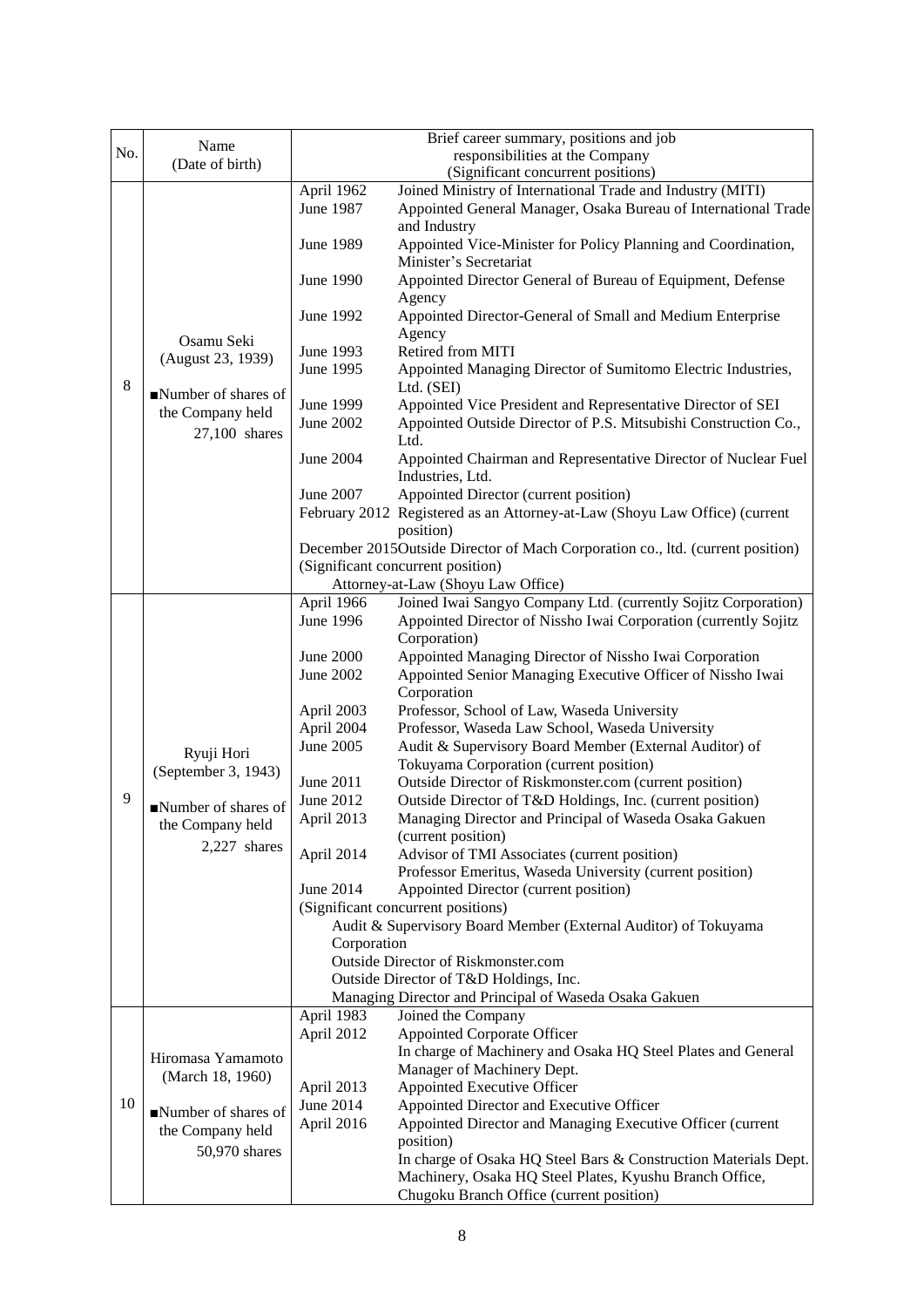|     | Name                                                                               |                          | Brief career summary, positions and job                                                                                                                                                                                                       |
|-----|------------------------------------------------------------------------------------|--------------------------|-----------------------------------------------------------------------------------------------------------------------------------------------------------------------------------------------------------------------------------------------|
| No. | (Date of birth)                                                                    |                          | responsibilities at the Company                                                                                                                                                                                                               |
|     |                                                                                    |                          | (Significant concurrent positions)                                                                                                                                                                                                            |
|     |                                                                                    | April 1983               | Joined the Company                                                                                                                                                                                                                            |
|     |                                                                                    | August 2012              | Appointed Corporate Officer                                                                                                                                                                                                                   |
|     |                                                                                    |                          | In charge of Osaka HQ Steel Sheets Dept. 1, Steel Sheets Dept. 2,                                                                                                                                                                             |
|     |                                                                                    |                          | Steel Sheets Dept. 3 and Steel Processing Project Promote Team,                                                                                                                                                                               |
|     |                                                                                    |                          | Assistant to Director in charge of Tokyo HQ Steel Sheet<br>International and General Manager of Osaka HQ Steel Sheets                                                                                                                         |
|     | Yasushi Hatanaka<br>(August 30, 1960)<br>Number of shares of                       |                          | Dept. 3                                                                                                                                                                                                                                       |
|     |                                                                                    | April 2013               | Appointed Executive Officer                                                                                                                                                                                                                   |
| 11  |                                                                                    | June 2014                | Appointed Director and Executive Officer                                                                                                                                                                                                      |
|     | the Company held                                                                   | April 2016               | Appointed Director and Managing Executive Officer (current                                                                                                                                                                                    |
|     | 18,423 shares                                                                      |                          | position)                                                                                                                                                                                                                                     |
|     |                                                                                    |                          | In charge of Osaka HQ Structural Steel Sheets Dept. 1, Structural                                                                                                                                                                             |
|     |                                                                                    |                          | Steel Sheets Dept. 2, Steel Sheets Sales, Steel Sheets Dept. 1,                                                                                                                                                                               |
|     |                                                                                    |                          | Steel Sheets Dept. 2, Stainless Steel & Aluminum Sheet, Wire                                                                                                                                                                                  |
|     |                                                                                    |                          | Products and Special Steel, and Steel Processing Project Promote                                                                                                                                                                              |
|     |                                                                                    | April 1983               | Team (current position)<br>Joined the Company                                                                                                                                                                                                 |
|     |                                                                                    | April 2011               | <b>Appointed Corporate Officer</b>                                                                                                                                                                                                            |
|     |                                                                                    |                          | In charge of Tokyo HQ Steel Plates, Steel Sheets Sales, Structural                                                                                                                                                                            |
|     |                                                                                    |                          | Steel Sheets Dept. 1, Structural Steel Sheets Dept. 2, and                                                                                                                                                                                    |
|     |                                                                                    |                          | Hokkaido Branch Office                                                                                                                                                                                                                        |
|     | Hidemi Nagashima<br>(February 15, 1960)<br>Number of shares of<br>the Company held | April 2012               | Appointed Executive Officer                                                                                                                                                                                                                   |
|     |                                                                                    | June 2015                | Appointed Director and Executive Officer                                                                                                                                                                                                      |
| 12  |                                                                                    | April 2016               | Appointed Director and Managing Executive Officer (current                                                                                                                                                                                    |
|     |                                                                                    |                          | position)                                                                                                                                                                                                                                     |
|     | 32,915 shares                                                                      |                          | In charge of Tokyo HQ Steel Bars & Construction Materials Dept.                                                                                                                                                                               |
|     |                                                                                    |                          | Steel Plates & Sheets Dept., Steel Structure Marketing Dept.,<br>Wire Products, Special Steel & Titanium, Hokkaido Branch                                                                                                                     |
|     |                                                                                    |                          | Office, Tohoku Branch Office, Niigata Branch Office, Kanto                                                                                                                                                                                    |
|     |                                                                                    |                          | Branch Office, and Assistant to the Executive Officer in charge of                                                                                                                                                                            |
|     |                                                                                    |                          | Tokyo HQ Machinery (current position)                                                                                                                                                                                                         |
|     |                                                                                    | April 1986               | Joined the Company                                                                                                                                                                                                                            |
|     | Yoichi Nakagawa<br>(August 14, 1961)                                               | April 2013               | <b>Appointed Corporate Officer</b>                                                                                                                                                                                                            |
|     |                                                                                    |                          | In charge of Accounting and Affiliated Enterprises, and General                                                                                                                                                                               |
|     |                                                                                    |                          | Manager of Accounting Dept. and Affiliated Enterprises Dept.                                                                                                                                                                                  |
| 13  | Number of shares of                                                                | April 2014               | <b>Appointed Executive Officer</b>                                                                                                                                                                                                            |
|     | the Company held                                                                   | June 2015<br>April 2016  | Appointed Director and Executive Officer<br>Appointed Director and Managing Executive Officer (current                                                                                                                                        |
|     | 15,464 shares                                                                      |                          | position)                                                                                                                                                                                                                                     |
|     |                                                                                    |                          | In charge of overall administrations (current position)                                                                                                                                                                                       |
|     |                                                                                    | April 1982               | Joined the Company                                                                                                                                                                                                                            |
|     | New candidate                                                                      | April 2011               |                                                                                                                                                                                                                                               |
|     | Yasuharu Kurata                                                                    |                          | General Manager of Asian Region (ASEAN, India, Middle East)                                                                                                                                                                                   |
|     | (September 12, 1959)                                                               |                          | In charge of Departments excluding Steel and Machinery and                                                                                                                                                                                    |
|     |                                                                                    |                          | Chairman of HANWA SINGAPORE (PRIVATE) LTD.                                                                                                                                                                                                    |
|     |                                                                                    |                          |                                                                                                                                                                                                                                               |
|     |                                                                                    |                          |                                                                                                                                                                                                                                               |
|     |                                                                                    |                          |                                                                                                                                                                                                                                               |
| 14  | Number of shares of<br>the Company held<br>8,000 shares                            | April 2012<br>April 2016 | <b>Appointed Corporate Officer</b><br>Appointed Executive Officer<br>Appointed Managing Executive Officer (current position)<br>In charge of Petroleum Dept., Food Dept. and in charge of<br>Hedging Administration Office (current position) |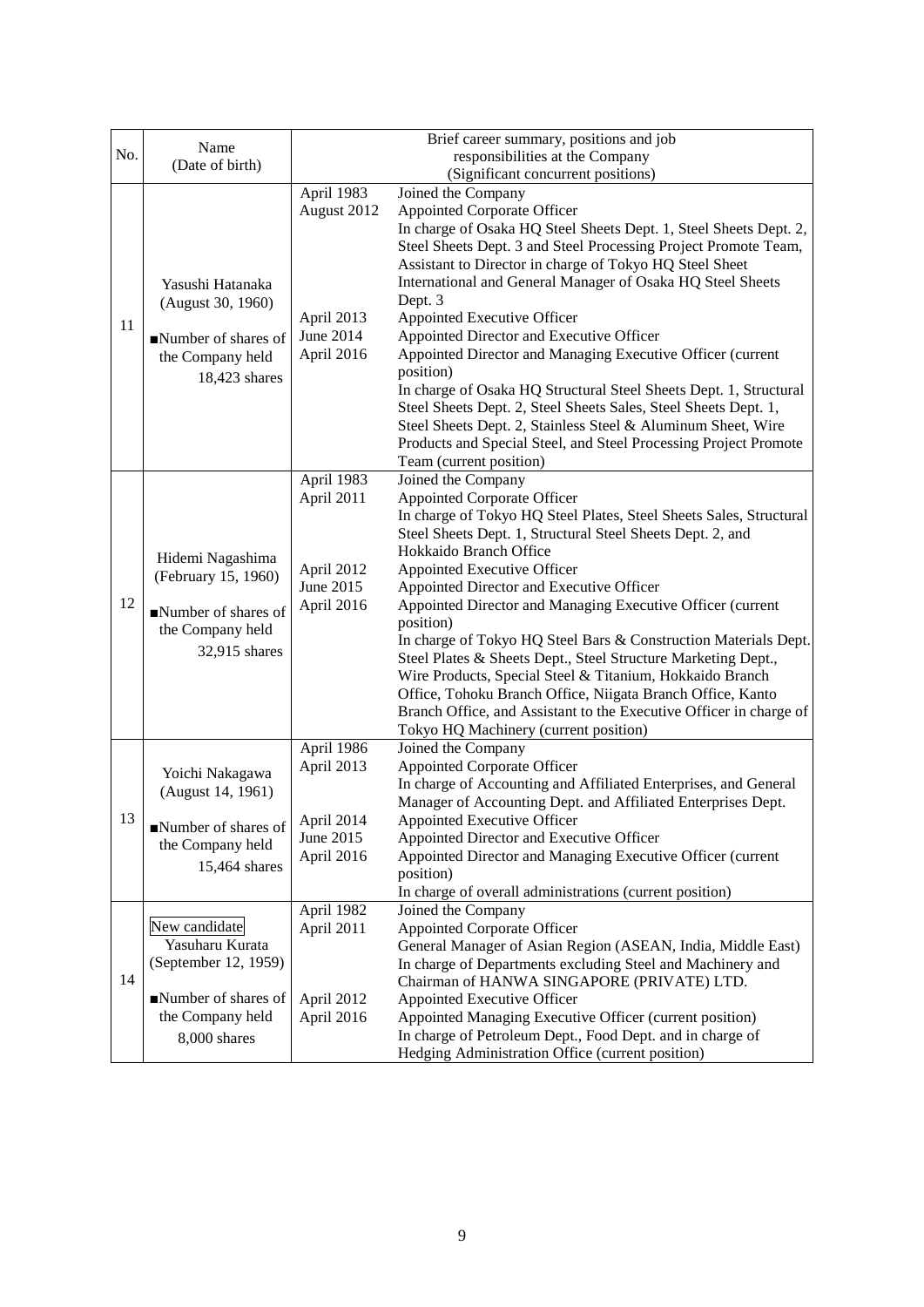- Notes: 1. There are no special interests between any of the candidates and the Company.
	- 2. Mr. Osamu Seki and Mr. Ryuji Hori are candidates for the positions of Outside Directors. Both Mr. Osamu Seki and Mr. Ryuji Hori are Independent Director candidates as required by the provisions of the Tokyo Stock Exchange, Inc.
	- 3. Mr. Osamu Seki has been nominated for the position of Outside Director in view of his strong character and capabilities, in addition to his extensive experience in public affairs and corporate management. The Company believes that he will add a comprehensive and multidisciplinary perspective to management decision making.
	- 4. Mr. Osamu Seki is currently an Outside Director of the Company. At the conclusion of this General Shareholders Meeting he will have served for nine years.
	- 5. Mr. Osamu Seki has entered into an agreement with the Company limiting his liability for damages in accordance with Article 423, Paragraph 1 of the Companies Act. The maximum amount of liability under the agreement follows the provisions of laws and regulations. The Company plans to continue the above agreement with Mr. Osamu Seki if he is reelected.
	- 6. Mr. Ryuji Hori has been nominated for the position of Outside Director in view of his strong character and capabilities in addition to his extensive experience and knowledge as an expert in legal affairs and corporate management. The Company believes that he will add a comprehensive and multidisciplinary perspective to management decision making.
	- 7. Mr. Ryuji Hori is currently an Outside Director of the Company. At the conclusion of this General Shareholders Meeting he will have served for two years.
	- 8. Mr. Ryuji Hori has entered into an agreement with the Company limiting his liability for damages in accordance with Article 423, Paragraph 1 of the Companies Act. The maximum amount of liability under the agreement follows the provisions of laws and regulations. The Company plans to continue the above agreement with Mr. Ryuji Hori if he is reelected.
	- 9. The number of shares of the Company held includes the number of shares held through the Hanwa Directors Stock Ownership Plan.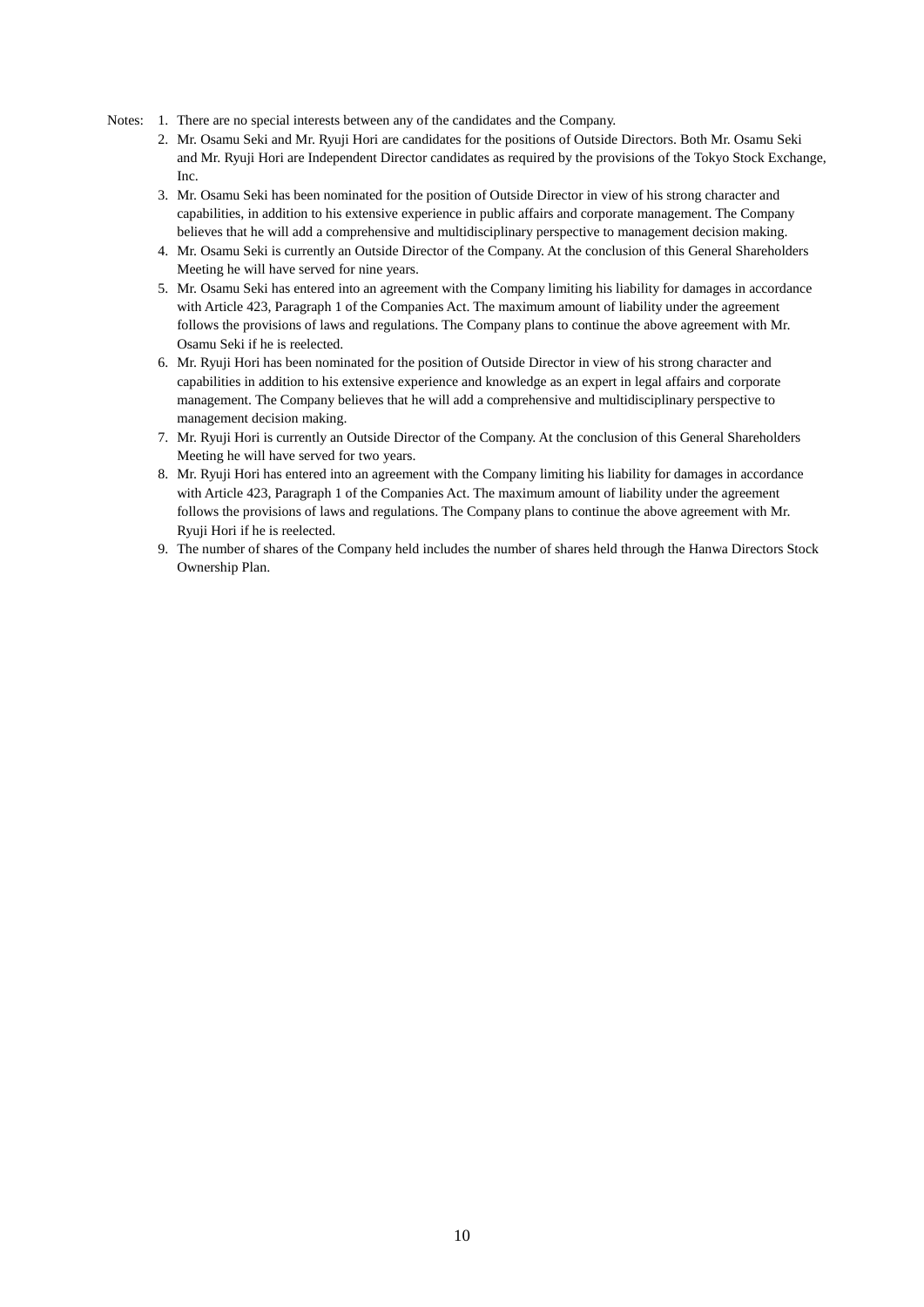#### **Proposal No. 3: Election of Three (3) Corporate Auditors**

The term of office of Corporate Auditors Kazuhiko Okada, Yasuo Naide and Hiroshige Wagatsuma will expire at the conclusion of this General Shareholders Meeting. Consequently, shareholders are requested to elect three (3) Corporate Auditors. The Board of Corporate Auditors has previously given its approval for this proposal.

The candidates for Corporate Auditors are as follows:

| No.            | Name                |                  | Brief career summary and positions at the Company                           |
|----------------|---------------------|------------------|-----------------------------------------------------------------------------|
|                | (Date of birth)     |                  | (Significant concurrent positions)                                          |
|                | New candidate       | April 1975       | Joined the Company                                                          |
|                | Atsuhiro Moriguchi  | April 2008       | <b>Appointed Corporate Officer</b>                                          |
|                | (December 12, 1951) |                  | In charge of Accounting                                                     |
| $\mathbf{1}$   |                     | <b>June 2008</b> | <b>Appointed Director</b>                                                   |
|                | Number of shares of | April 2012       | Appointed Director and Managing Executive Officer                           |
|                | the Company held    | April 2014       | Appointed Director and Senior Managing Executive Officer                    |
|                | 32,417 shares       |                  | (current position)                                                          |
|                |                     | April 1971       | Joined Sumitomo Heavy Industries, Ltd.                                      |
|                |                     | <b>June 2001</b> | Appointed Senior Vice President of Sumitomo Heavy Industries,               |
|                |                     |                  | Ltd.                                                                        |
|                | Yasuo Naide         | June 2003        | Appointed Executive Vice President of Sumitomo Heavy                        |
|                | (August 14, 1946)   |                  | Industries, Ltd.                                                            |
| $\overline{2}$ |                     |                  | December 2006 Appointed Representative Director and President of Sumitomo   |
|                | Number of shares of |                  | Heavy Industries Environment Co., Ltd.                                      |
|                | the Company held    | April 2010       | Appointed Representative Director and President of Sumitomo                 |
|                | 241,000 shares      |                  | Heavy Industries Business Associates Co., Ltd.                              |
|                |                     | March 2012       | Retired from Director of Sumitomo Heavy Industries Business                 |
|                |                     |                  | Associates Co., Ltd.                                                        |
|                |                     | June 2012        | Appointed Corporate Auditor (current position)                              |
|                |                     | April 1977       | Joined The Industrial Bank of Japan, Limited (currently Mizuho              |
|                |                     |                  | Bank, Ltd.)                                                                 |
|                |                     | April 2002       | Appointed General Manager, Portfolio Management Dept. of                    |
|                | New candidate       |                  | Mizuho Corporate Bank, Ltd. (currently Mizuho Bank, Ltd.)                   |
|                | Mitsuo Hirakata     | March 2006       | Appointed Corporate Auditor (full-time) of Mizuho Corporate                 |
|                | (February 5, 1954)  |                  | Bank, Ltd.                                                                  |
| 3              |                     | April 2009       | Appointed Managing Executive Officer of Mizuho Securities Co.,              |
|                | Number of shares of |                  | Ltd.                                                                        |
|                | the Company held    | June 2012        | Appointed Corporate Auditor (full-time) of TOYO                             |
|                | 0 share             |                  | CONSTRUCTION CO., LTD.                                                      |
|                |                     |                  | September 2015 Appointed Representative Director and President of Tokyo Bay |
|                |                     |                  | Hilton Co., Ltd. (current position)                                         |
|                |                     |                  | (Significant concurrent positions)                                          |
|                |                     |                  | Representative Director and President of Tokyo Bay Hilton Co., Ltd.         |

Notes: 1. There are no special interests between the candidates and the Company.

2. If the election of Mr. Atsuhiro Moriguchi is approved, the Company plans to enter into an agreement with him limiting his liability for damages, in accordance with Article 423, Paragraph 1 of the Companies Act. The maximum amount of liability under the agreement shall follow the provisions of laws and regulations.

- 3. Mr. Yasuo Naide and Mr. Mitsuo Hirakata are candidates for the position of Outside Corporate Auditors. Both Mr. Yasuo Naide and Mr. Mitsuo Hirakata are Independent Director candidates as required by the provisions of the Tokyo Stock Exchange, Inc.
- 4. Mr. Yasuo Naide has been nominated for the position of Outside Corporate Auditor because the Company believes that he will conduct effective audits, based on his professional perspectives gained through his extensive practical experience cultivated through his service in a manufacturing company.
- 5. Mr. Yasuo Naide is currently an Outside Corporate Auditor of the Company. At the conclusion of this General Shareholders Meeting he will have served for four years.